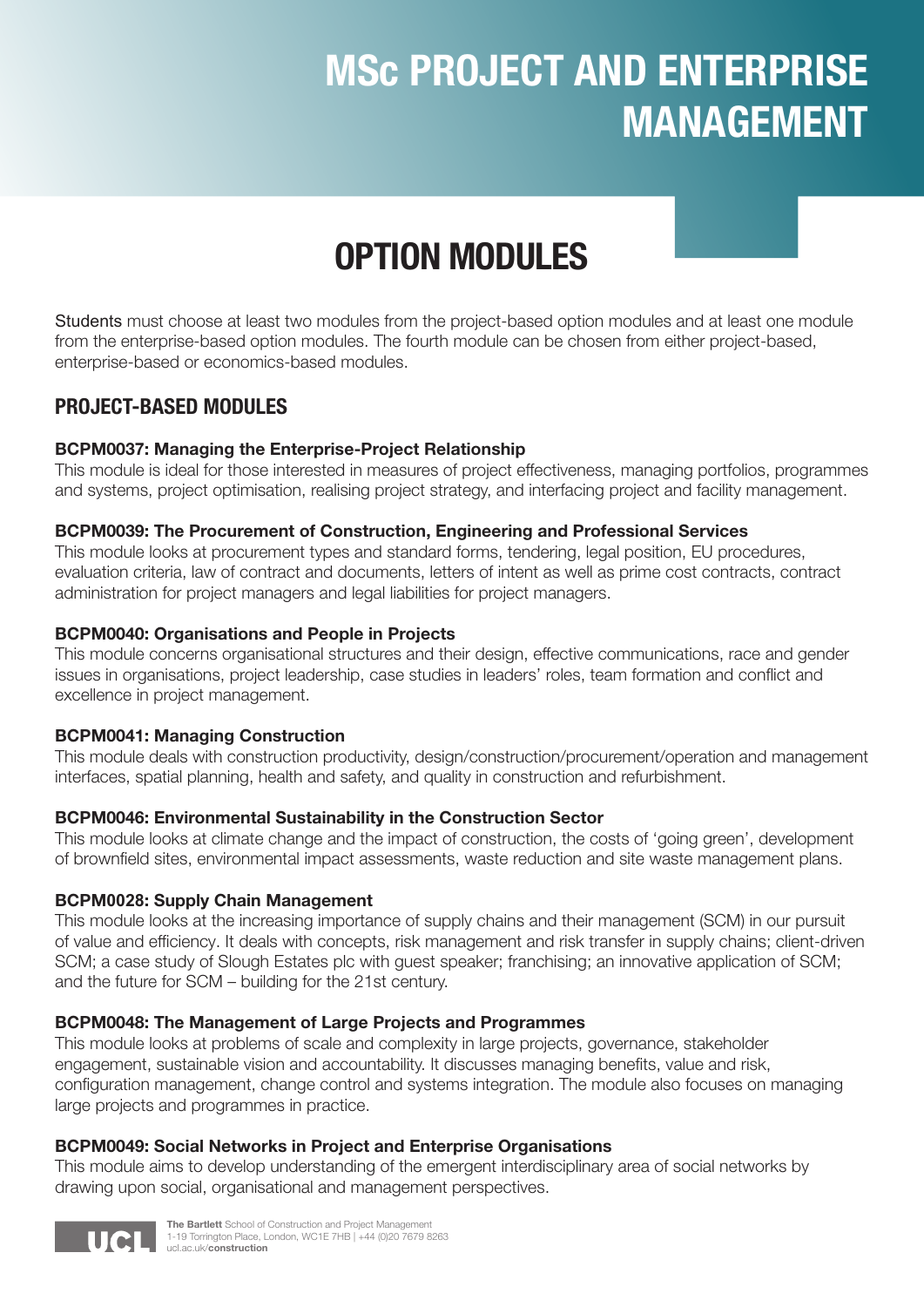# MSc PROJECT AND ENTERPRISE MANAGEMENT



#### BCPM0050: Integrating Project Information Systems with Building Information Modelling (BIM)

This module aims to provide a sound theoretical basis for the development and deployment of integrated project information systems. It explains the business case for greater integration of project information systems and the role that BIM can play in such systems. The module is supplemented by case study material and guest speakers from practice.

#### BCPM0053: **VM and The Management of Value (VMMOV)**

The aim of this module is to equip students with the theoretical knowledge, competencies and tools to deliver value management consultancy services in portfolio, programme and project management. It will utilise knowledge from value management (VM) and industrial experience to demonstrate how value-based studies can give direction to projects and integrate multiple stakeholder perspectives on value through planning, design and operation.

### ENTERPRISE-BASED MODULES

#### BCPM0007: Managing Professional Practice **in Construction**

This module is for those interested in organisational behaviour and transactions costs as well as functional behaviours such as marketing management, and trust in both theory and practice.

#### BPCM0043: Enterprise Management: Relationships Between Firms

This module aims to develop understanding of individual and organisational behaviour of firms which carry out projects. A focus being given to behaviours in the marketplace, especially at the Client-Contractor Interface.

#### BCPM0044: Capturing and Delivering Value

This module deals with requirements such as solicitation, briefing and core competencies, as well as dynamic capabilities for adding value, bodies of knowledge, capturing value and the role of the systems integrator.

#### BCPM0045: The Construction Firm

This module includes important themes such as business strategy, national and organisational culture, organisational behaviour and engaging and managing subcontractors.

#### BCPM0047: Marketing and Project Business Development

This module deals with a strategic approach to marketing and business development and should be selected by those who want to pursue a project- or enterprise-based role concerned with the development of new business.

#### BCPM0051: Managing Change in Organisations

This module aims to explore how change in modern organisations can be enabled, supported and possibly managed.

#### BCPM**0082**: Knowledge Management in a Project Environment

This module provides students with a knowledge of contemporary theories and practices in the area of knowledge management.